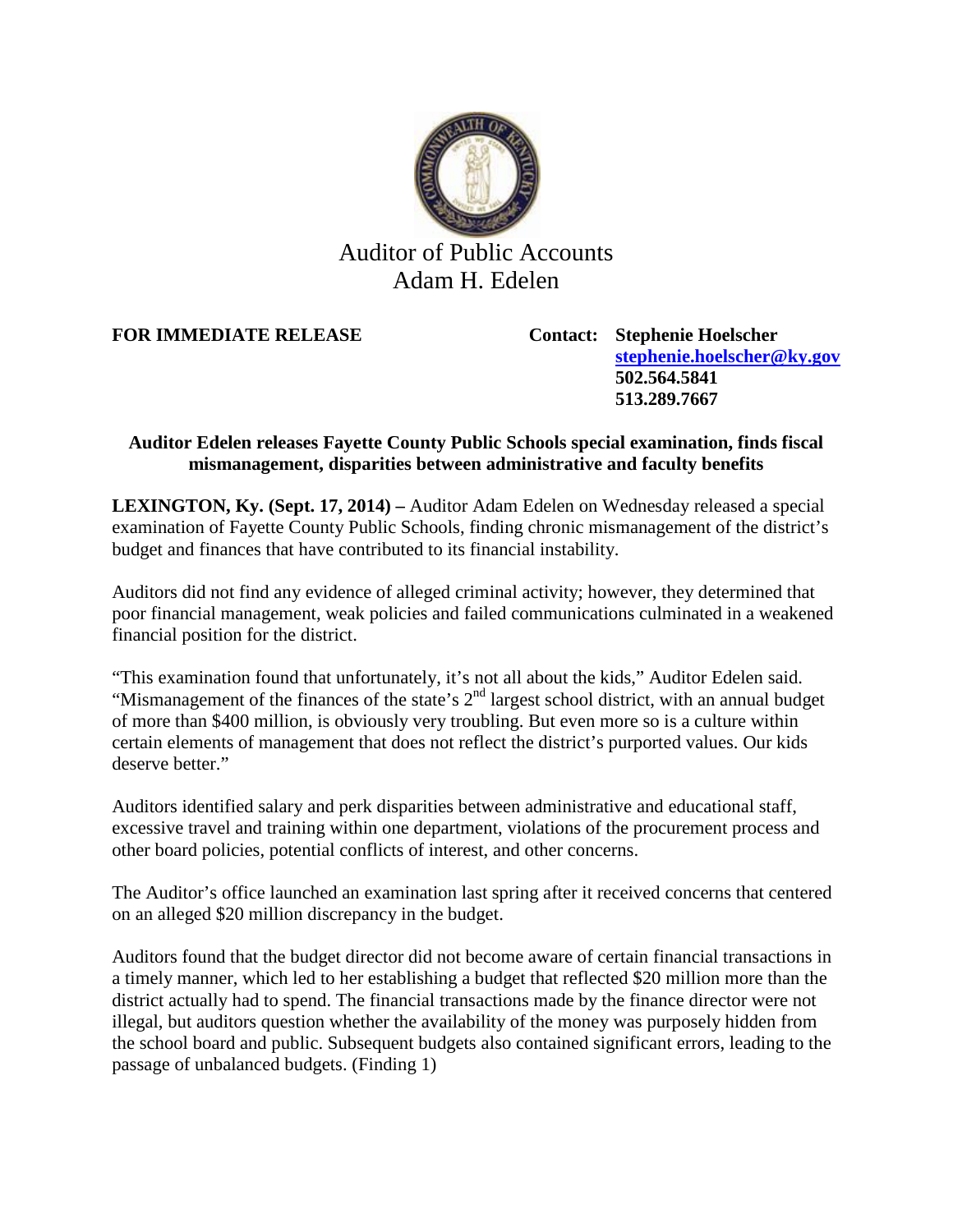"We understand that school districts, especially those with large budgets, use complex accounting procedures to balance their books," Auditor Edelen said. "But when vast sums of money are committed for various purposes and then decisions are made to routinely use those funds for different purposes after the budget process has ended, we question whether the intent is to conceal the true amount that is available for spending."

Reporting a limited amount of available money by setting it aside for the use of district management to spend as it wishes avoids unwelcomed attention from lawmakers and impairs transparency and accountability.

Auditors found a lack of transparency when management altered the district's salary schedules. Unlike in past years, for the 2013-14 school year management did not highlight significant changes to administrative pay when it presented the schedules for board approval. The administrative additive was increased from \$36,726 to \$63,299. Auditors noted that over a fouryear period, the average pay increase for high-ranking administrators was 24.7 percent, while the average teacher pay increase was 9.88 percent. (Finding 3)

"As a businessman, I understand the need to be competitive with compensation packages to attract and retain talent, but where are your priorities when you are simultaneously cutting programs and can't provide teachers with the resources they need for the classroom?"

Auditor Edelen noted that there are currently 11 FCPS teachers asking for money to buy basic supplies for the classrooms – most of which are in high poverty schools – on a national crowdfunding website.

"Parents struggle to afford items on long back-to-school lists and teachers pay for resources for their classrooms out of their own pockets," Auditor Edelen said. "Now, teachers are taking to the Internet to get help buying basic necessities like science kits and dictionaries while administrators are granted big raises and other perks that aren't offered to teachers."

Auditor Edelen is particularly troubled by the use of a trust fund left to the district by a deceased FCPS teacher for the "enhancement and enrichment of the educational program." The district can use the interest and up to 10 percent of the principal each year. The fund balance was over \$1.1 million as of June 30, 2014. (Finding 5)

The fund is used to grant loans to administrators for travel and training. When the use of these funds was discussed with the director of financial services, he indicated it would be problematic to promote the availability of these funds to teachers and others.

"Concealing the trust fund from educators so that only bureaucrats reap the benefits is just greedy," Auditor Edelen said.

Other disparities in administrative and teacher perks exist. The Department of Financial Services spent more than \$115,212 for travel, training and reference books in a four-year period. Auditors found unnecessary and excessive travel and training. The district paid for the director of financial services to receive his superintendent certification. Subsequent to this examination, he refunded